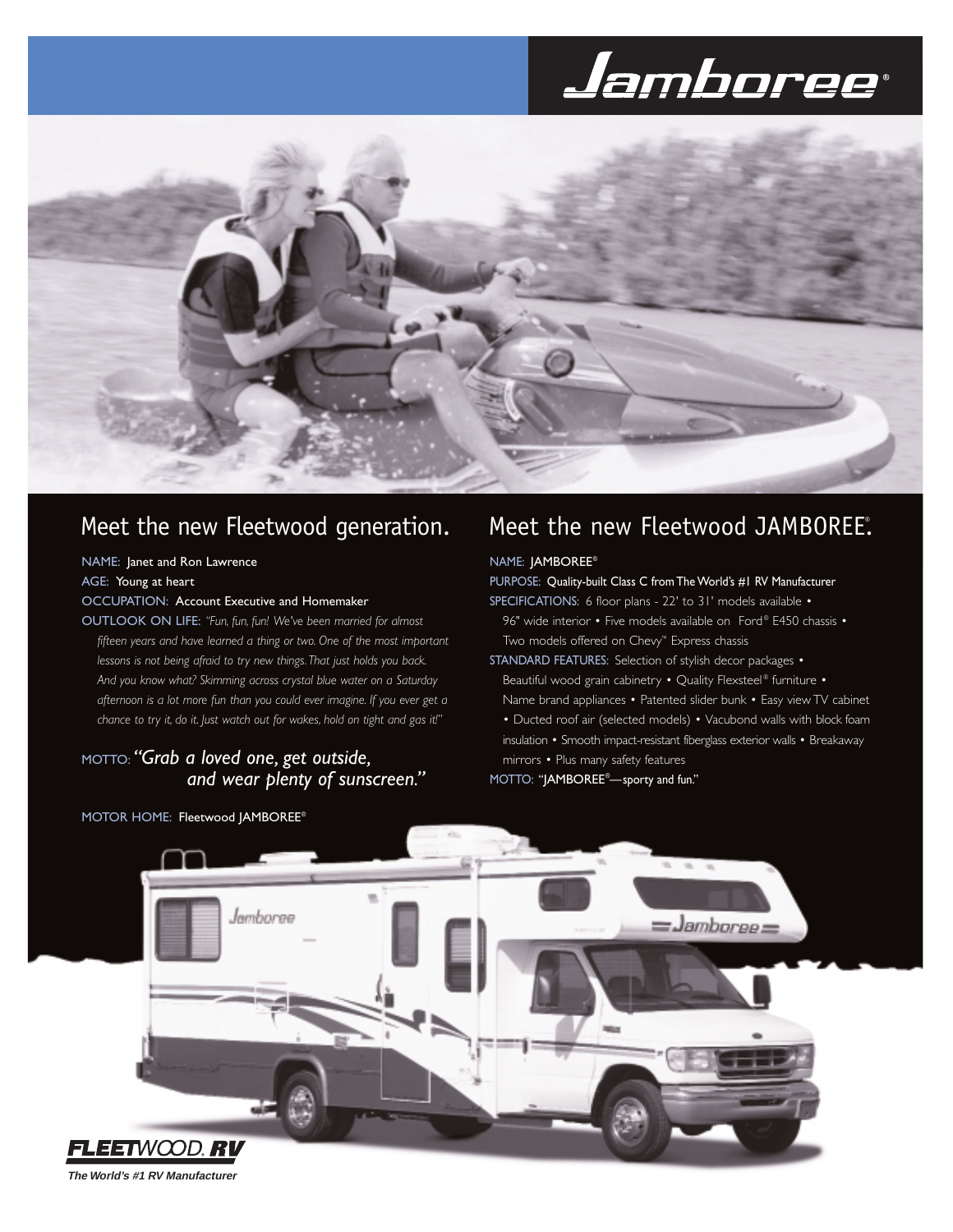**Our engineering may set us apart from the rest, but the things you'll notice most when you and your family take a trip, are the name brand appliances and top-of-the-line features. Here are just a few of the items that make life on the road with Jamboree more enjoyable.**



**7**

**8**

**9**

*A 5,000 lb. trailer hitch\* is available on selected models to bring along your boat, ATVs or other toys.* **1**



*Jamboree has a 41 /4" crowned roof with a durable, quality Tuff-Ply™ cover to protect your motor home from the elements.*

**3**

- *Convenient and spacious storage compartments are easy to open and made of non-corrosive polyethylene or galvanized sheet metal material.* **4**
- *An optional electric powered entry step provides convenient automatic step extension when the door is opened and retraction when the door is shut.* **5**
	- *Automotive style undercoating protects vital components and chassis from rust and corrosion.*

**6**

- *A drip rail molding on both sides of your Jamboree guides roof water run-off to the front and rear of your coach, away from openings and patio area.*
- *Optional steel running boards with sturdy formed steel construction, and a protective powder-coated finish, are available for the first step into the cab of your new Jamboree.*

*Anti-wicking process, on all of Jamboree's openings and windows, includes multiple seals for prevention of leaks and moisture buildup.*

*Velvac® breakaway exterior* **10** *mirrors are mounted on pivoting arms for safe rotation if impacted. They are also available with optional remote electric adjustment and heated defrost features. (Selected Models)*





*Beautiful residential-style wood cabinetry in the galley can even hold tall cereal boxes.*



*Every Jamboree is available with an optional Winegard* ® *satellite dish.*



Jamboree®

*Our EZ Store™ Storage System was developed using a rack and pinion system to give you the utmost ease in accessing your stored gear below. (Available on GT Model 31W only)*

*\*The chassis manufacturer recommends the installation of a supplemental brake control system to activate the brakes on the vehicle or trailer you are towing.*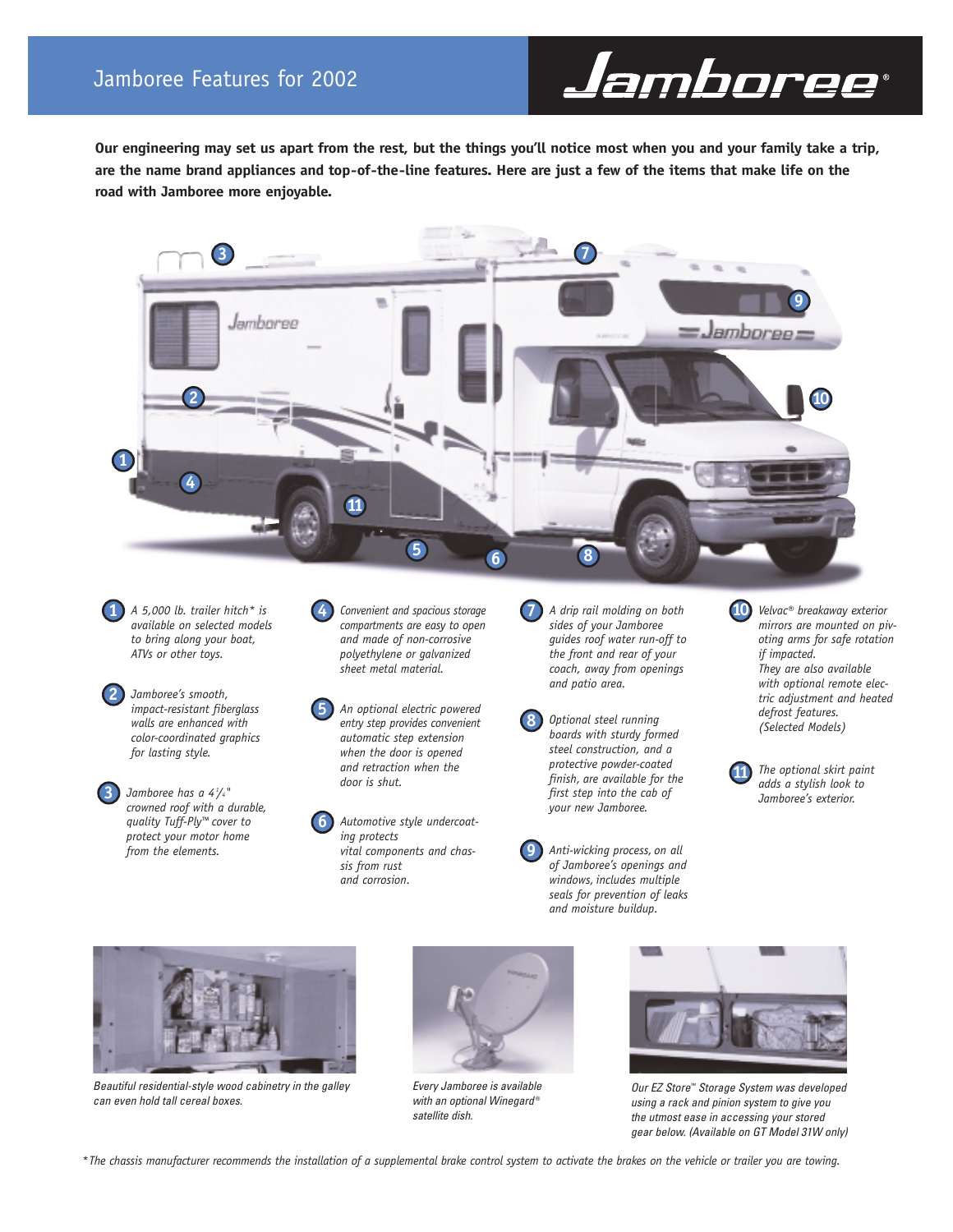# 2002 Specifications

# Jamboree®

|                                       |                                                    |            | Jamboree                                        |                |                                           | Jamboree GT                                    |  |
|---------------------------------------|----------------------------------------------------|------------|-------------------------------------------------|----------------|-------------------------------------------|------------------------------------------------|--|
| Ford <sup>®</sup> Chassis             | <b>22C</b>                                         | <b>23E</b> | 24D                                             | <b>26Q</b>     | <b>29V</b>                                | 31W                                            |  |
| Wheelbase                             | N/A                                                | 158"       | 158"                                            | 176"           | 198"                                      | 214"                                           |  |
| GVWR (lbs) (1)                        | N/A                                                | 14,050     | 14,050                                          | 14,050         | 14,050                                    | 14,050                                         |  |
| Front GAWR (lbs) (2)                  | N/A                                                | 4,600      | 4,600                                           | 4,600          | 4,600                                     | 4,600                                          |  |
| Rear GAWR (lbs) (2)                   | N/A                                                | 9,450      | 9,450                                           | 9,450<br>9,450 |                                           | 9,450                                          |  |
| Base Weight (lbs) (3)                 | N/A                                                | 9,899      | 9,186                                           | 9,840          | 10,140                                    | 11,953                                         |  |
| GCWR (lbs) (4)                        | N/A                                                | 19,050     | 19,050                                          | 19,050         | 19,050                                    | 17,550                                         |  |
| Hitch Rating Weight (lbs)*            | N/A                                                | 5,000      | 5,000                                           | 5,000<br>5,000 |                                           | 3,500                                          |  |
| Tongue Weight (lbs)*                  | N/A                                                | 500        | 500                                             | 500            | 500                                       | 350                                            |  |
| Fuel Capacity (gal)                   | N/A                                                | 55         | 55                                              | 55<br>55       |                                           | 55                                             |  |
| Chevy <sup>™</sup> Chassis            |                                                    |            |                                                 |                |                                           |                                                |  |
| Wheelbase                             | 139"                                               | N/A        | 159"                                            | N/A            | N/A                                       | N/A                                            |  |
| GVWR (lbs) (1)                        | 12,300                                             | N/A        | 12,300                                          | N/A            | N/A                                       | N/A                                            |  |
| Front GAWR (lbs) (2)                  | 4,300                                              | N/A        | 4,300                                           | N/A            | N/A                                       | N/A                                            |  |
| Rear GAWR (lbs) (2)                   | 8,600                                              | N/A        | 8,600                                           | N/A            | N/A                                       | N/A                                            |  |
| Base Weight (lbs) (3)                 | 8,898                                              | N/A        | 9,137                                           | N/A            | N/A                                       | N/A                                            |  |
| GCWR (lbs) (4)                        | 15,800                                             | N/A        | 15,800                                          | N/A            | N/A                                       | N/A                                            |  |
| Hitch Rating Weight (lbs)*            | 3,500                                              | N/A        | 3,500                                           | N/A            | N/A                                       | N/A                                            |  |
| Tongue Weight (lbs)*                  | 350                                                | N/A        | 350                                             | N/A            | N/A                                       | N/A                                            |  |
| Fuel Capacity (gal)                   | 33                                                 | N/A        | 55                                              | N/A            | N/A                                       | N/A                                            |  |
| Dimensions and Capacities             |                                                    |            |                                                 |                |                                           |                                                |  |
| Overall Length-Ford® (5)              | N/A                                                | 23' 11"    | 24' 11"                                         | 26' 9"         | 29' 10"                                   | 31' 2"                                         |  |
| Overall Length-Chevy <sup>™</sup> (5) | 22' 11"                                            | N/A        | 25' 4''                                         | N/A<br>N/A     |                                           | N/A                                            |  |
| Overall Height                        | $10'$ 7"                                           | $10'$ 7"   | $10'$ 7"                                        | $10'$ 7"       | $10'$ 7"                                  | 11' 4''                                        |  |
| Overall Width (maximum) (6)           | 99"                                                | 99"        | 99"                                             | 99"            | 99"                                       | 99"                                            |  |
| Interior Height (maximum)             | 79"                                                | 79"        | 79"                                             | 79"            | 79"                                       | 79"                                            |  |
| Interior Width (maximum)              | 96"                                                | 96"        | 96"                                             | 96"            | 96"                                       | 96"                                            |  |
| Fresh Water Holding Tank (gal)        | 30                                                 | 35         | 30                                              | 30             | 30                                        | 35                                             |  |
| Grey Water Holding Tank (gal)         | 30                                                 | 36         | 36                                              | 34             | 37                                        | 35                                             |  |
| Black Water Holding Tank (gal)        | 25                                                 | 35         | 35                                              | 36             | 37                                        | 35                                             |  |
| Appliance LPG Tank (gal) (WC) (7)     | 14                                                 | 14         | 14                                              | 14             | 14                                        | 14                                             |  |
| Water Heater Tank (gal)               | 6                                                  | 6          | 6                                               | 6              | 6                                         | 6                                              |  |
| Liquid Weight Reference               | Water (gal) = $(8.3 \text{ lbs}/3.8 \text{ kg})$   |            | Fuel (gal) = $(6.1 \text{ lbs}/2.8 \text{ kg})$ |                |                                           | LPG $(gal) = (4.5 \text{ lbs}/2.0 \text{ kg})$ |  |
| <b>Metric Conversion</b>              | Multiply pounds $\times$ 0.453 to obtain kilograms |            |                                                 |                | Multiply gallons x 3.785 to obtain liters |                                                |  |

*1. GVWR (Gross Vehicle Weight Rating): Means the maximum permissible loaded weight of the motor home. The GVWR is equal to or greater than the sum of the unloaded vehicle weight plus the net carrying capacity.*

- *2. GAWR (Gross Axle Weight Rating): Means the maximum permissible loaded weight a specific axle is designed to carry.*
- *3. BW (Base Weight): Means the weight of the motor home without fuel, options, water, cargo or passengers.*
- *4. GCWR (Gross Combined Weight Rating): Means the value specified by the motor home manufacturer as the maximum allowable loaded weight of this motor home with its towed vehicle. Towing and braking capacities may differ. Refer to Fleetwood and chassis manufacturer manuals for complete information.*

*5. Overall length measured from forward most body point or bumper to rear most body point or rear bumper.*

- *Add 5" for rear mounted spare tire. Add 1" for rear ladder.*
- *Add 32" for bike rack.*
- *6. Excludes safety equipment and awnings.*
- *7. Tank Manufacturer's listed water capacity (WC). Actual LPG capacity is 80% of water listing as required by the safety code. N/A: Not applicable.*

\*The chassis manufacturer recommends the installation of a supplemental brake control system to activate the brakes on the vehicle or trailer you are towing.

**IMPORTANT—PLEASE READ:** Product information, photography and illustrations included in this publication were as accurate as possible at the time of printing. For further product information and changes, please visit our website at www.fleetwoodrv.com or contact your local Fleetwood dealer. Prices, materials, design and specifications are subject to change without notice. All weights, fuel, liquid capacities and dimensions are approximate. Fleetwood has designed its recreational vehicles to provide a variety of uses for its customers. Each vehicle features optimal seating, sleeping, storage and fluid capacities. The user is responsible for selecting the proper combination of loads (i.e. occupants, equipment, fluids, cargo, etc.) to ensure that the vehicle's capacities are not exceeded.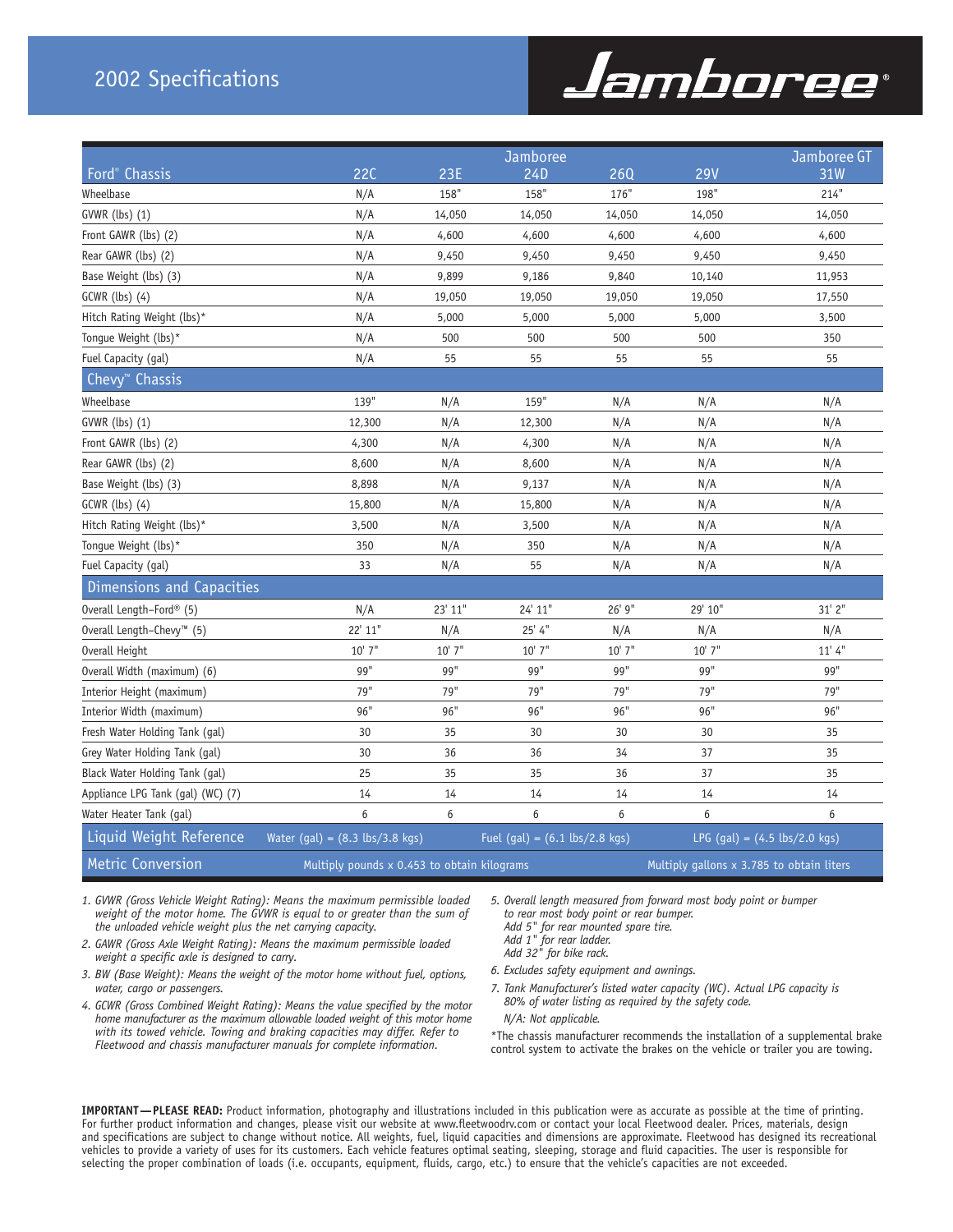

|                                                                                                                                             |                | Jamboree         | Jamboree GT      |                   |                |                |
|---------------------------------------------------------------------------------------------------------------------------------------------|----------------|------------------|------------------|-------------------|----------------|----------------|
| <b>Exterior Automotive</b>                                                                                                                  | 22C            | 23E              | 24D              | 260               | <b>29V</b>     | 31W            |
| Chassis-Ford® E450, 6.8L Triton™ V10 w/305 hp, Dual Airbags, 4W Anti-Lock Brakes,                                                           |                |                  |                  |                   |                |                |
| Automatic 4-Speed Transmission w/Overdrive                                                                                                  |                | S                | S                | S                 | S              | S              |
| Chassis-Chevy™ Express, 8.1L Vortec™ V8 w/340 hp, 4W Anti-Lock Brakes,                                                                      |                |                  |                  |                   |                |                |
| Automatic 4-Speed Transmission w/Overdrive<br>Chassis-Chevy™ Express, 5.7L Vortec™ V8 w/245 hp, 4W Anti-Lock Brakes,                        |                |                  | 0                |                   |                |                |
| Automatic 4-Speed Transmission w/Overdrive                                                                                                  | S              |                  |                  |                   |                |                |
| Trailer Hitch (3,500 lbs. Rating)—Chevy™*                                                                                                   | S              |                  | $\pmb{0}$        |                   |                | S              |
| Trailer Hitch (5,000 lbs. Rating)-Ford®*                                                                                                    |                | S                | S                | S                 | S              |                |
| 7-Pin Hitch Plug                                                                                                                            | S              | S                | S                | S                 | S              | S              |
| Chrome Wheel Covers                                                                                                                         | S              |                  |                  |                   |                |                |
| <b>Stainless Steel Wheel Liners</b>                                                                                                         |                | S                | S                | S                 | S              | S              |
| Spare Tire                                                                                                                                  | 0              | $\mathbf 0$      | $\mathbf 0$      | $\mathbf 0$       | 0              | S              |
| Interior Automotive                                                                                                                         |                |                  |                  |                   |                |                |
| Power Windows & Door Locks                                                                                                                  |                | S                | S                | S                 | S              | S              |
| Flexsteel <sup>®</sup> Adjustable/Reclining Bucket Seats w/Armrest (Ford)                                                                   |                | S                | S                | S                 | S              | S              |
| Flexsteel® Deluxe Ultraleather™ Bucket Seats                                                                                                |                |                  |                  |                   |                | 0              |
| Chassis Supplied-Heating & Air Conditioning, Cigarette Lighter/12V Power Supply,                                                            |                |                  |                  |                   |                |                |
| Intermittent Windshield Wipers, Power Steering w/Tilt Wheel, Cruise Control,<br>Sunvisors (2), Dome Light, Beverage Cup-Holders, Map Pocket | S              | S                | S                | S                 | S              | S              |
| Custom Dash Appliques                                                                                                                       |                | $\mathbf 0$      | $\mathbf 0$      | $\mathbf 0$       | $\mathbf 0$    | S              |
| Privacy Curtain Panel                                                                                                                       | S              | S                | S                | S                 | S              | S              |
| Rearview Camera/Monitor System                                                                                                              |                |                  |                  |                   | $\mathbf{0}$   | $\mathbf 0$    |
| Exterior                                                                                                                                    |                |                  |                  |                   |                |                |
| Smooth 1-Pc. Fiberglass Sidewall Surface                                                                                                    | S              | S                | S                | S                 | S              | S              |
| 1-Pc. Crowned Roof w/Tuff-Ply™ Covering                                                                                                     | S              | S                | S                | S                 | S              | S              |
| Welded Cage Construction-Strong Box Tubing Components                                                                                       | S              | S                | S                | S                 | S              | S              |
| Vacu-bond® Hull Lamination Process                                                                                                          | S              | S                | S                | S                 | S              | S              |
| Undercoating-Automotive Quality Undercarriage Protection                                                                                    | S              | S                | S                | S                 | S              | S              |
| Aluminum Running Boards                                                                                                                     | 0              | S                | S                | S                 | S              |                |
| Steel Running Boards                                                                                                                        |                | $\mathbf 0$      | 0                | $\mathbf 0$       | 0              |                |
| Custom Running Boards/Wheel Flares                                                                                                          |                |                  |                  |                   |                | S              |
| Molded Rear Wheel Trim Flares                                                                                                               | S              | S                | S                | S                 | S              | S              |
| Molded Rear Wall/Ceiling Transition Trim                                                                                                    | S              | S                | S                | S                 | S              | S              |
| <b>Painted Skirts</b>                                                                                                                       | 0              | $\mathbf 0$      | 0                | $\mathbf 0$       | $\mathbf 0$    | S              |
| Rear Ladder                                                                                                                                 | 0              | S                | S                | S                 | S              | S              |
| <b>Breakaway Side Mirrors</b><br>Power/Heated Side Mirrors                                                                                  | S              | S<br>$\mathbf 0$ | S<br>$\mathbf 0$ | S<br>$\mathbf{0}$ | S<br>0         | S              |
| Awning-Patio Cover (USA Only)                                                                                                               | $\mathbf 0$    | $\mathbf 0$      | $\mathbf 0$      | $\mathbf 0$       | $\overline{0}$ | $\mathbf 0$    |
| AC Duplex GFI Receptacle on Patio Side                                                                                                      | S              | S                | S                | S                 | S              | S              |
| Windows-Radius Tinted                                                                                                                       | S              | S                | S                | S                 | S              | S              |
| Luggage Doors-Strut Assisted w/Paddle Latches, Locking                                                                                      |                |                  |                  |                   |                | S              |
| Large Storage Bay-Multi-Door Compartment Access w/Smaller Storage Wells                                                                     |                |                  |                  |                   |                |                |
| for Convenient Cargo Organization, Strut Assisted Doors                                                                                     |                |                  |                  | S                 |                |                |
| Electric Power Entry Step                                                                                                                   | 0              | 0                | 0                | $\boldsymbol{0}$  | 0              | S              |
| Entry Door w/Screen Door & Deadbolt Lock                                                                                                    | S              | S                | S                | S                 | S              | S              |
| Porch Light w/Interior Switch                                                                                                               | S              | S                | S                | S                 | S              | S              |
| Wash Unit-Dual Control Faucet, Shower Hose w/Flexible Hose, Water Pump On/Off Switch                                                        |                | $\boldsymbol{0}$ | 0                | 0                 | $\pmb{0}$      |                |
| Central Utility Compartment-Wash Unit w/Pump Switch, City Water Hook-Up,                                                                    |                |                  |                  |                   |                |                |
| Drainage Valves, Park Cable Input Jack, Telephone/Modem Input Jack,<br>Power Cord Storage, Utility Access Hatches in Compartment Bottom     |                |                  |                  |                   |                | S              |
| Bicycle Rack-Trailer Hitch Receiver Mount                                                                                                   | 0              | $\boldsymbol{0}$ | 0                | 0                 | $\pmb{0}$      | $\overline{0}$ |
| Interior                                                                                                                                    |                |                  |                  |                   |                |                |
| 54" X 76" Cabover Bed w/Patented Slider Bunk Operation, Privacy Curtain,                                                                    |                |                  |                  |                   |                |                |
| Roof Vent & Sliding Side Windows                                                                                                            | S              | S                | S                | S                 | S              | S              |
| Cabover Bunk Ladder                                                                                                                         | S              | S                | S                | S                 | S              | S              |
| Television-Ready Cabinet                                                                                                                    | S              | S                | S                | S                 | S              |                |
| Ceiling Lights w/Wall Switches at Entry & Lavy                                                                                              | S              | S                | S                | S                 | S              | S              |
| Mini-Blinds                                                                                                                                 | S              |                  |                  |                   |                |                |
| Day/Night Pleated Shades-Living Area                                                                                                        | $\overline{0}$ | S                | S                | S                 | S              | S              |

*\* The chassis manufacturer recommends the installation of a supplemental brake control system to activate the brakes on the vehicle or trailer you are towing.*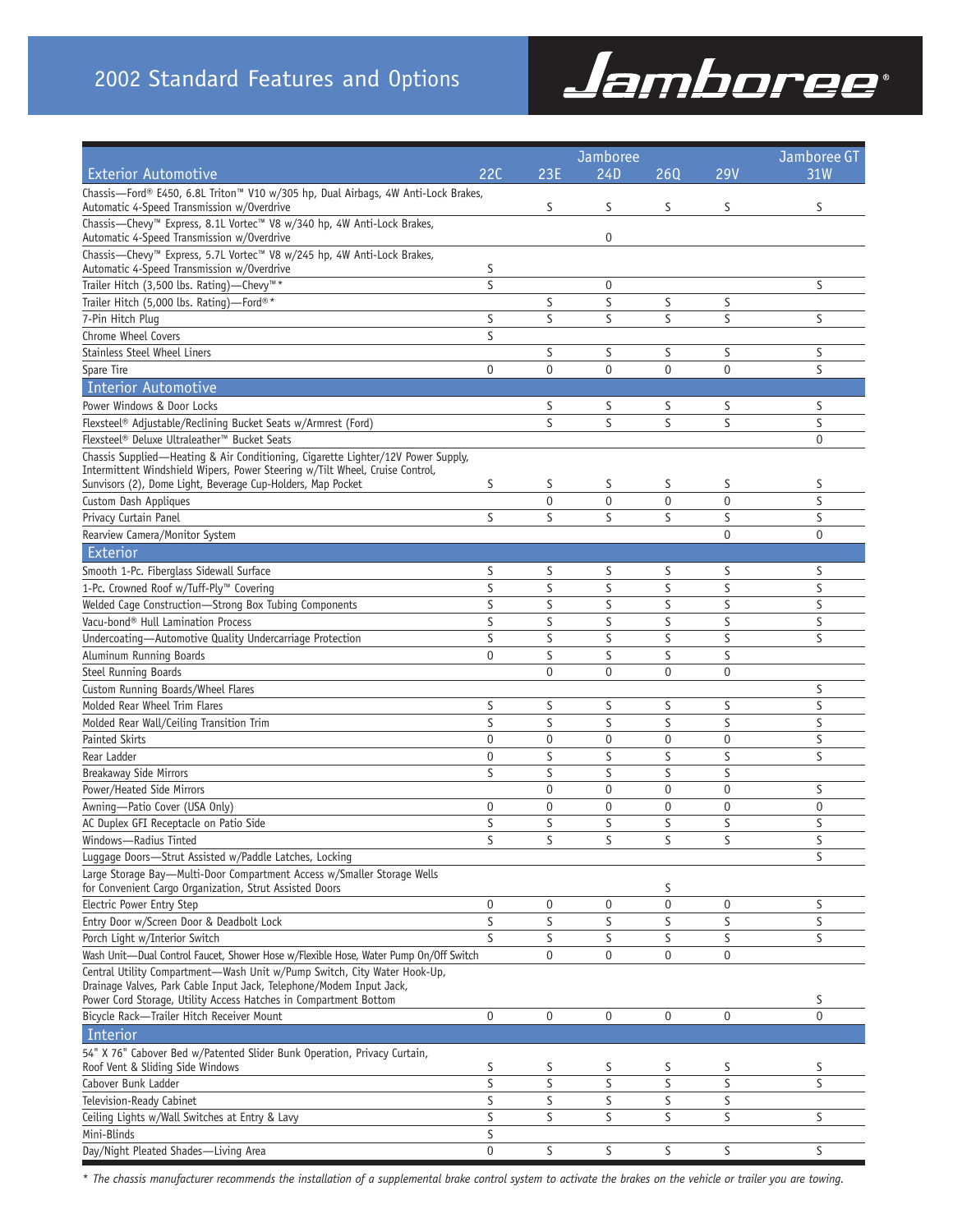# 2002 Standard Features and Options



|                                                                                                       |                  | Jamboree    | Jamboree GT             |             |             |        |
|-------------------------------------------------------------------------------------------------------|------------------|-------------|-------------------------|-------------|-------------|--------|
| Interior                                                                                              | <b>22C</b>       | 23E         | 24D                     | 260         | <b>29V</b>  | 31W    |
| Night Pleated Shades-Bedroom                                                                          |                  |             | S                       | S           | S           | S      |
| Jalousie Windows-Bedroom                                                                              |                  |             |                         |             |             | S      |
| Cup-Holders (2) in Dinette                                                                            | S                | S           | S                       | S           | S           | S      |
| Large Viewing Window in Dinette                                                                       |                  | S           | S                       | S           | S           |        |
| Residential Style Clock                                                                               | S                | S           | S                       | S           | S           | S      |
| Carpet w/Pad & Vinyl Flooring in Galley & Lavy                                                        | S                | S           | S                       | S           | S           | S      |
| Telephone/Modem Jack w/Exterior Jack Input                                                            | S                | S           | S                       | S           | S           | S      |
| Cabinetry                                                                                             |                  |             |                         |             |             |        |
| Mitered Frame Doors with Vinyl Face Drawer Fronts                                                     | S                | S           | S                       | S           | S           |        |
| Mortise & Tenon Frame w/Raised Panel Doors & Solid Wood Drawer Fronts                                 | $\boldsymbol{0}$ | $\mathbf 0$ | $\mathbf 0$             | $\mathbf 0$ | $\mathbf 0$ | S      |
| Fairfield Maple or Plantation Cherry Woodgrain Selections                                             | S                | S           | S                       | S           | S           | S      |
| Drawer Boxes-Real Wood Construction                                                                   | S                | S           | S                       | S           | S           | S      |
| Galley                                                                                                |                  |             |                         |             |             |        |
| Sink-Residential Size Double Bowl                                                                     | S                | S           | S                       | S           | S           | S      |
| Faucet-Single Lever Control                                                                           | S                | S           | S                       | S           | S           | S      |
| Water Filtration System                                                                               | $\pmb{0}$        | 0           | $\pmb{0}$               | 0           | 0           | S      |
| Rangehood w/Light & Fan                                                                               | S                | S           | S                       | S           | S           | S      |
| 3-Burner Range w/High-Output/Piezo Ignitor                                                            | S                |             |                         |             |             |        |
| 3-Burner Range w/High-Output/Piezo Ignitor & Oven                                                     | $\mathbf 0$      | S           | S                       | S           | S           | S      |
| Microwave Oven-1.0 cu. ft. w/Touch Panel                                                              | $\overline{0}$   | S           | S                       | S           | S           |        |
| Microwave Oven-Auto-Touch Convection                                                                  |                  |             |                         |             |             | S      |
| Refrigerator/Freezer-Dometic® 6 cu. ft.                                                               | S                | S           | S                       | S           | S           |        |
| Refrigerator/Freezer-Dometic® 8 cu. ft.                                                               |                  |             |                         |             |             | S      |
| Refrigerator Door Insert-Hardwood                                                                     |                  |             |                         |             |             | S      |
| Flip-Top Extension                                                                                    | S                |             | S                       | S           | S           |        |
| Kitchen Convenience Package-Spice Rack, Knife Holder, Paper Towel Holder,                             |                  |             |                         |             |             |        |
| Sink Cover/Cutting Board, Silverware Drawer                                                           |                  | S           | S                       | S           | S           | S      |
| Decorative Wall Border                                                                                | S                | S           | S                       | S           | S           | S      |
| <b>Bath</b>                                                                                           |                  |             |                         |             |             |        |
| Shower Surround/Pan-Molded ABS                                                                        | S                |             |                         | S           | S           | S      |
| Shower/Tub Surround/Pan-Molded ABS                                                                    |                  | S           | S                       |             |             |        |
| Shower Head w/Flexible Hose Extension                                                                 | S                | S           | S                       | S           | S           | S      |
| Rectangular Sink w/Dual Control Faucet                                                                | S                | S           | S                       | S           | S           | S      |
| Medicine Cabinet-Wood Construction                                                                    | S                | S           | S                       | S           | S           | S      |
| Mirror-Wall Mounted                                                                                   | S<br>S           | S<br>S      | S<br>S                  | S<br>S      | S<br>S      | S      |
| Towel Bar                                                                                             |                  |             |                         |             |             | S<br>S |
| Shower Door w/Obscure Glass                                                                           | S                |             | S                       | S           |             | S      |
| Skylight/Roof Vent w/12V Fan                                                                          |                  | S           |                         |             | S           |        |
| Toilet-Marine Style w/Tissue Roll Holder<br>Bath Door-White Colonial Panel w/Residential Passage Lock | S<br>S           | S<br>S      | S<br>S                  | S<br>S      | S<br>S      | S<br>S |
|                                                                                                       |                  |             |                         |             |             |        |
| Bedroom                                                                                               |                  |             |                         |             |             |        |
| Bedspread w/Pillow Shams                                                                              |                  |             | S                       | S           | S           | S      |
| Mattress-Innerspring                                                                                  |                  |             | $\overline{\mathsf{S}}$ | S           | S           | S      |
| Double Bed                                                                                            |                  |             | S                       |             |             |        |
| Queen Bed                                                                                             |                  |             |                         | S           | S           | S      |
| Twin Beds                                                                                             |                  |             |                         |             | 0           | 0      |
| Bunk Beds w/Cushions<br>Double Bunk Beds w/Cushions                                                   |                  |             | 0                       |             | 0           |        |
| TV Shelf w/12V & Cable Jacks, AC Receptacle                                                           |                  |             |                         | S           | S           | S      |
| Reading Lights-Adjustable                                                                             |                  |             | S                       | S           | S           |        |
| Wall Lights-Decorative                                                                                |                  |             |                         |             |             | S      |
|                                                                                                       |                  |             |                         |             |             |        |
| Furnishings                                                                                           |                  |             |                         |             |             |        |
| Furniture-Quality Construction by Flexsteel®                                                          | S<br>S           | S           | S                       | S           | S           | S      |
| Jackknife Sofa/Convertible for Sleeping                                                               |                  |             |                         |             |             |        |
| Sofa-Jackknife w/Armrests & Snack Tray/Convertible for Sleeping                                       | S                | S           |                         |             | S<br>S      | S<br>S |
| Dinette-Convertible for Sleeping                                                                      |                  | S           | S<br>S                  | S<br>S      |             |        |
| Lounge Chair-Swivel Base w/Forward Facing Lock Position                                               |                  |             |                         |             |             |        |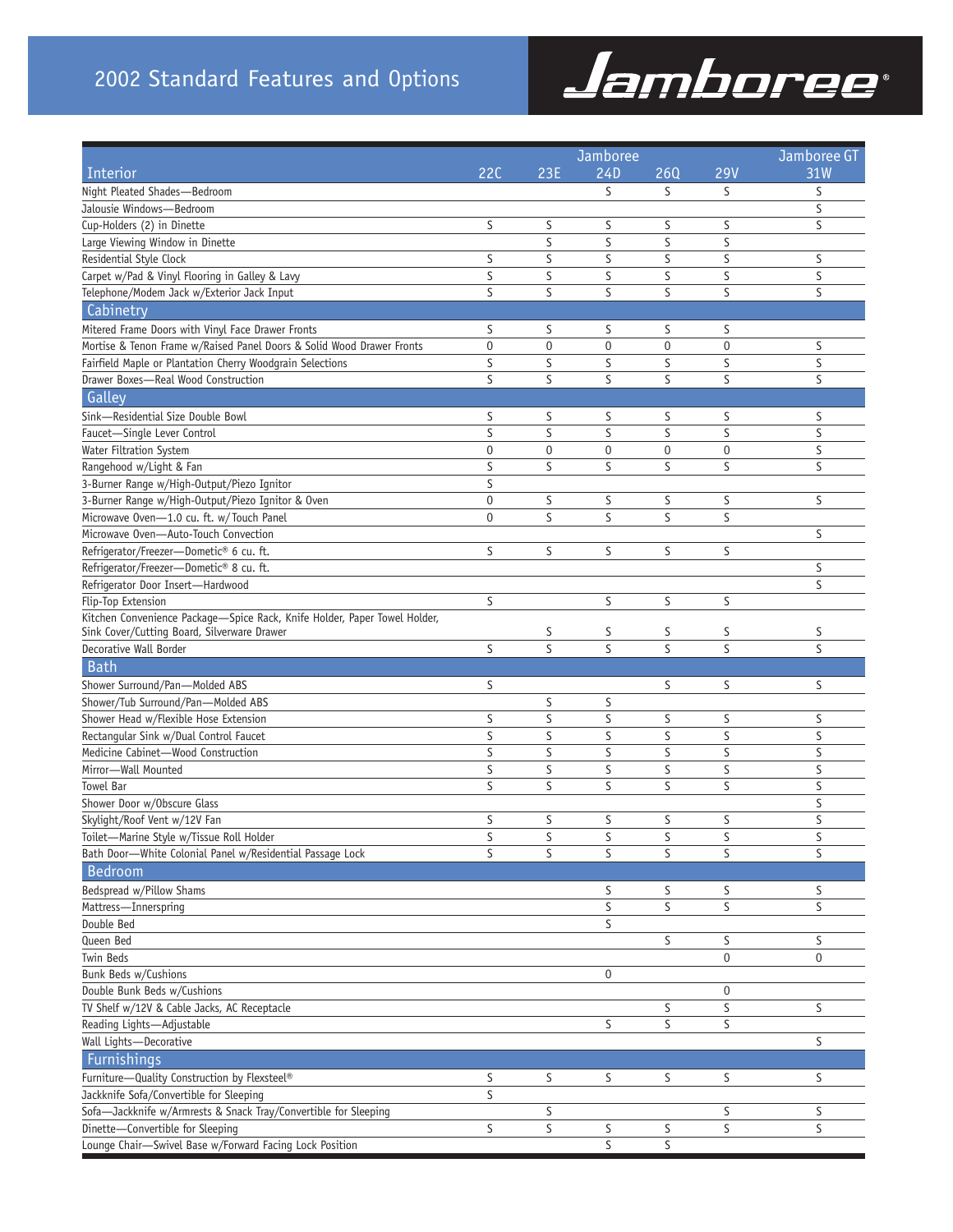# Jamboree®

|                                                                                                                                                                                                                                                                                                                                                         |                | Jamboree     |                |                  |                | Jamboree GT      |
|---------------------------------------------------------------------------------------------------------------------------------------------------------------------------------------------------------------------------------------------------------------------------------------------------------------------------------------------------------|----------------|--------------|----------------|------------------|----------------|------------------|
| Entertainment                                                                                                                                                                                                                                                                                                                                           | 22C            | 23E          | 24D            | 260              | <b>29V</b>     | 31W              |
| Video Ready Package-Retractable TV Antenna, Amplified Antenna Booster, Interior                                                                                                                                                                                                                                                                         | S              | S            | S              | S                | S              | S                |
| Jacks w/12V & Coax Cable Ports, Coax Cable, Exterior Park Cable Input Jack<br>Satellite Dish-Digital Elevation Sensor w/Manual Lift                                                                                                                                                                                                                     |                | $\mathbf{0}$ | $\overline{0}$ | $\mathbf{0}$     | $\overline{0}$ | $\overline{0}$   |
|                                                                                                                                                                                                                                                                                                                                                         | $\mathbf 0$    | $\mathbf{0}$ |                | $\mathbf{0}$     | 0              |                  |
| 13" Color TV (AC/DC) w/VCR & Remotes                                                                                                                                                                                                                                                                                                                    |                |              | 0              |                  |                |                  |
| 20" Color TV (DC) w/VCR & Remotes                                                                                                                                                                                                                                                                                                                       |                |              |                |                  |                | S                |
| Cabover Entertainment Center w/Color TV, VCR, Video Selector Center                                                                                                                                                                                                                                                                                     |                | $\mathbf 0$  | 0              | $\boldsymbol{0}$ | 0              |                  |
| Exterior Entertainment Center-12V DC Jack, AC Duplex Receptacle,<br>Coax Cable Jack, Speakers (2), Telephone/Modem Jack, Lockable Door                                                                                                                                                                                                                  |                | $\mathbf 0$  | 0              | 0                | 0              | S                |
| Radio (Cab)-AM/FM/Cassette                                                                                                                                                                                                                                                                                                                              | S              | S            | S              | S                | S              | S                |
| Radio (Cab)-AM/FM/CD                                                                                                                                                                                                                                                                                                                                    | $\mathbf 0$    | $\mathbf{0}$ | 0              | $\mathbf 0$      | $\overline{0}$ | $\pmb{0}$        |
| Multiple Disc CD Changer                                                                                                                                                                                                                                                                                                                                |                | $\mathbf{0}$ | 0              | $\pmb{0}$        | $\overline{0}$ | $\mathbf 0$      |
| 4 Speakers-(2) in Cab Doors, (2) Ceiling Mounted                                                                                                                                                                                                                                                                                                        | S              | S            | S              | S                | S              | S                |
| Coach Support Systems                                                                                                                                                                                                                                                                                                                                   |                |              |                |                  |                |                  |
| Monitor Panel—Auxiliary & Chassis Battery Condition Check, Holding Tank Levels, Fresh<br>Water Tank Level, LP Gas Tank Level, All Level Readings in 1/4 Increments, DSI Water<br>Heater Switch w/Lighted Indicator, Water Pump Switch w/On Indicator Light, Battery<br>Disconnect Switch, Generator Start/Stop Switch & Hour Meter (w/Generator Option) | S              | S            | S              | S                | S              | S                |
| Auxiliary Battery-12V                                                                                                                                                                                                                                                                                                                                   | S              |              | S              | S                | S              |                  |
| Auxiliary Batteries-Dual 6V Deep Cycle                                                                                                                                                                                                                                                                                                                  | $\mathbf 0$    | S            | 0              | $\mathbf 0$      | $\overline{0}$ | S                |
| Battery Compartment-Molded Cross-Link Polyethylene Container & Lid                                                                                                                                                                                                                                                                                      |                |              |                |                  |                |                  |
| Easy Access for Battery Maintenance & Electrical Components Check                                                                                                                                                                                                                                                                                       | S              | S            | S              | S                | S              | S                |
| Auxiliary Start Circuit-Emergency Start Assist Switch on Dash                                                                                                                                                                                                                                                                                           | $\mathbf 0$    | S            | S              | S                | S              | S                |
| Battery Disconnect-Auxiliary Battery(ies), Switch on Monitor Panel                                                                                                                                                                                                                                                                                      | S              | S            | S              | S                | S              | S                |
| AC/DC Load Center w/12V Converter/Battery Charger                                                                                                                                                                                                                                                                                                       | S              | S            | S              | S                | S              | S                |
| Shore-Line Power Cord-30-Amp, 30' Long, Compartment Storage                                                                                                                                                                                                                                                                                             | S              | S            | S              | S                | S              | S                |
| Generator-Onan <sup>®</sup> Microquiet 4000 Watt (Gasoline)                                                                                                                                                                                                                                                                                             | $\overline{0}$ | $\mathbf 0$  | 0              | $\mathbf{0}$     | $\overline{0}$ | S                |
| Air Conditioner-13,500 BTU                                                                                                                                                                                                                                                                                                                              | 0              |              |                |                  |                |                  |
| Air Conditioner-13,500 BTU/Ducted Ceiling/Adjustable Flow Air Ports                                                                                                                                                                                                                                                                                     |                | $\mathbf{0}$ | 0              | $\mathbf 0$      |                |                  |
| Air Conditioner-15,000 BTU/Ducted Ceiling/Adjustable Flow Air Ports                                                                                                                                                                                                                                                                                     |                |              |                |                  | 0              | S                |
| Roof Vent-Front Cabover Bunk                                                                                                                                                                                                                                                                                                                            | S              | S            | S              | S                | S              | S                |
| Roof Vent-Bedroom                                                                                                                                                                                                                                                                                                                                       |                |              | S              | S                | S              | S                |
| Powered Fan-Tastic® Fan/Vent-Cabover Bunk                                                                                                                                                                                                                                                                                                               | 0              | $\mathbf 0$  | 0              | $\mathbf{0}$     | $\overline{0}$ | $\boldsymbol{0}$ |
| Furnace-25,000 BTU, Auto-Ignition, Ducted, Wall Mtd. Thermostat                                                                                                                                                                                                                                                                                         | S              | S            | S              |                  |                |                  |
| Furnace-30,000 BTU, Auto-Ignition, Ducted, Wall Mtd. Thermostat                                                                                                                                                                                                                                                                                         |                |              |                | S                | S              | S                |
| Fresh Water Plumbing-Cross-Linked Polyethylene Tubing                                                                                                                                                                                                                                                                                                   | S              | S            | S              | S                | S              | S                |
| Water Heater-6 Gallon, Electronic Ignition, LP Gas                                                                                                                                                                                                                                                                                                      | S              | S            | S              | S                | S              | $\sf S$          |
| Water Heater Bypass Valve-Fresh Water System Winterization                                                                                                                                                                                                                                                                                              | S              | S            | S              | S                | S              | S                |
| Water Pump-12V, Demand Operation                                                                                                                                                                                                                                                                                                                        | S              | S            | S              | S                | S              | S                |
| Water Pump Controller-On/Off Switches at Galley, Lavy & Optional Exterior Wash Unit                                                                                                                                                                                                                                                                     |                | S            | S              | S                | S              |                  |
| Water Pump Controller-On/Off Switches at Galley, Lavy & Exterior Utility Compartment                                                                                                                                                                                                                                                                    |                |              |                |                  |                | S                |
| Water Tank Drain                                                                                                                                                                                                                                                                                                                                        | S              | S            | S              | S                | S              | S                |
| City Water Hook-Up                                                                                                                                                                                                                                                                                                                                      | S              | S            | S              | S                | S              |                  |
| Holding Tank Heater-12V, On/Off Switch, Thermostatically Controlled                                                                                                                                                                                                                                                                                     | 0              | $\pmb{0}$    | 0              | 0                | 0              |                  |
| Holding Tank Compartment-Forced Air Heated                                                                                                                                                                                                                                                                                                              |                |              |                |                  |                | S                |
| Sewer Hose Compartment-Located Near Holding Tank Dump Valves                                                                                                                                                                                                                                                                                            | S              | S            | S              | S                | S              |                  |
| Sewer Hose Storage-In Utility Compartment w/Holding Tank Valves                                                                                                                                                                                                                                                                                         |                |              |                |                  |                | S                |
| Safety                                                                                                                                                                                                                                                                                                                                                  |                |              |                |                  |                |                  |
| 3-Point Seat Belts-Driver and Passenger Front Seats                                                                                                                                                                                                                                                                                                     | S              | S            | S              | S                | S              | S                |
| Driver/Passenger Airbag Supplemental Restraint System (Ford Only)                                                                                                                                                                                                                                                                                       |                | S            | S              | S                | S              | S                |
| Lap Belts-At Selected Living Area Seating Positions                                                                                                                                                                                                                                                                                                     | S              | S            | S              | S                | S              | S                |
| Smoke/Detector/Alarm                                                                                                                                                                                                                                                                                                                                    | S              | S            | S              | S                | S              | S                |
| Carbon Monoxide Detector/Alarm                                                                                                                                                                                                                                                                                                                          | S              | S            | S              | S                | S              | S                |
| Fire Extinguisher-10 BC                                                                                                                                                                                                                                                                                                                                 | S              | S            | S              | S                | S              | S                |
| GFI Circuit Protection-Galley, Lavy, Patio Receptacles                                                                                                                                                                                                                                                                                                  | S              | $\sf S$      | S              | S                | S              | S                |
| Entry Assist Handle                                                                                                                                                                                                                                                                                                                                     | S              | S            | S              | S                | S              | S                |
| Slide-Out                                                                                                                                                                                                                                                                                                                                               |                |              |                |                  |                |                  |
| Living Room-Wardrobe/Sofa w/Debris Awning                                                                                                                                                                                                                                                                                                               |                | S            |                |                  |                |                  |
| Living Room-Dinette/Sofa w/Debris Awning                                                                                                                                                                                                                                                                                                                |                |              |                |                  |                | S                |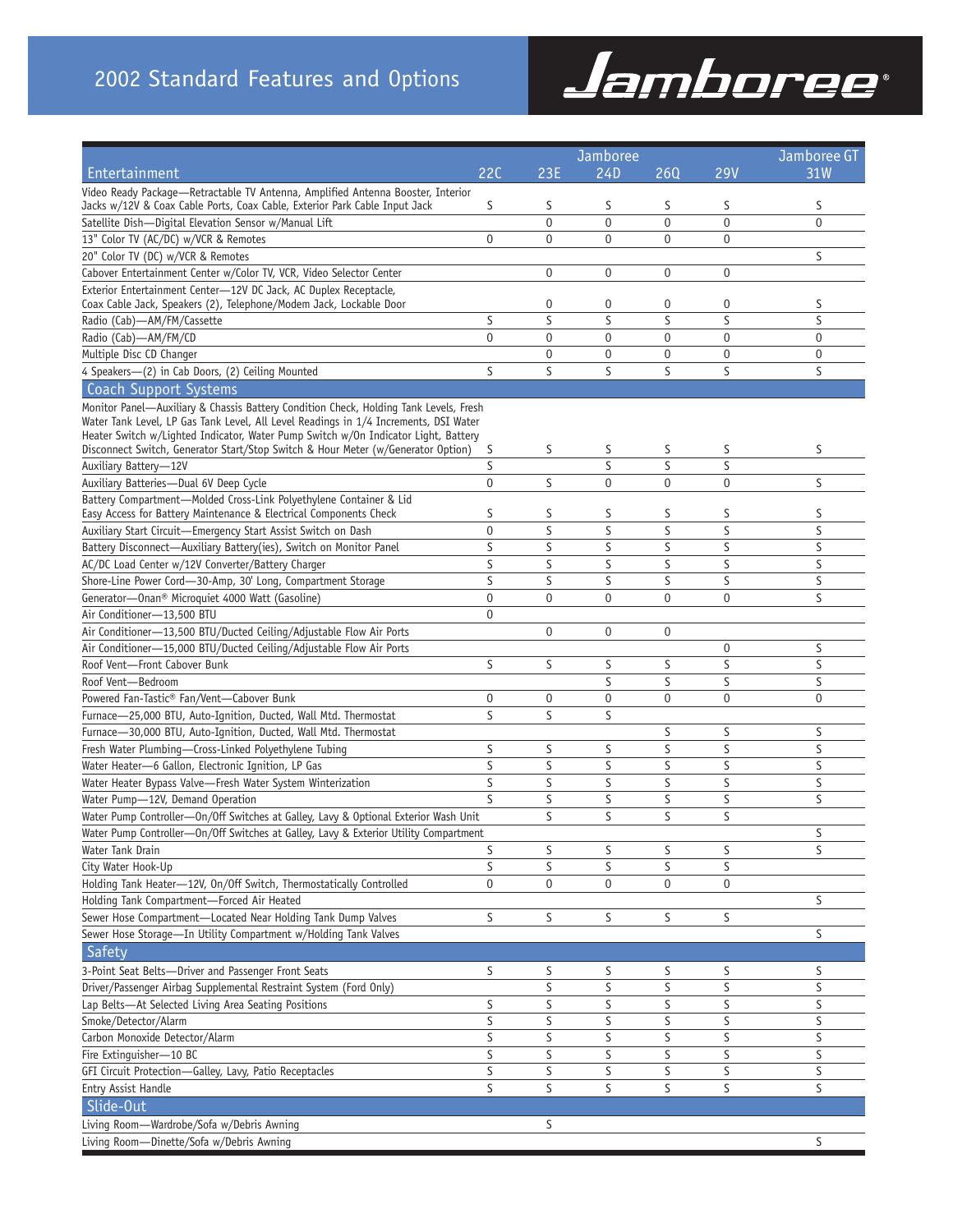# Jamboree Floor Plans for 2002



# Model  $22<sup>c</sup>$

- Dinette
- Roomy Cabover Bed
- Sofa Bed
- Pantry
- Large Wardrobe
- Fully Enclosed Bathroom

# Model 23E

- Sofa Bed
- Roomy Cabover Bed
- Dinette
- Rear Kitchen
- Large Wardrobe
- Fully Enclosed Bathroom



# Model 24D

- Dinette
- Roomy Cabover Bed
- Lounge Chair
- Double Bed or Optional Bunk Beds
- Fully Enclosed Bathroom





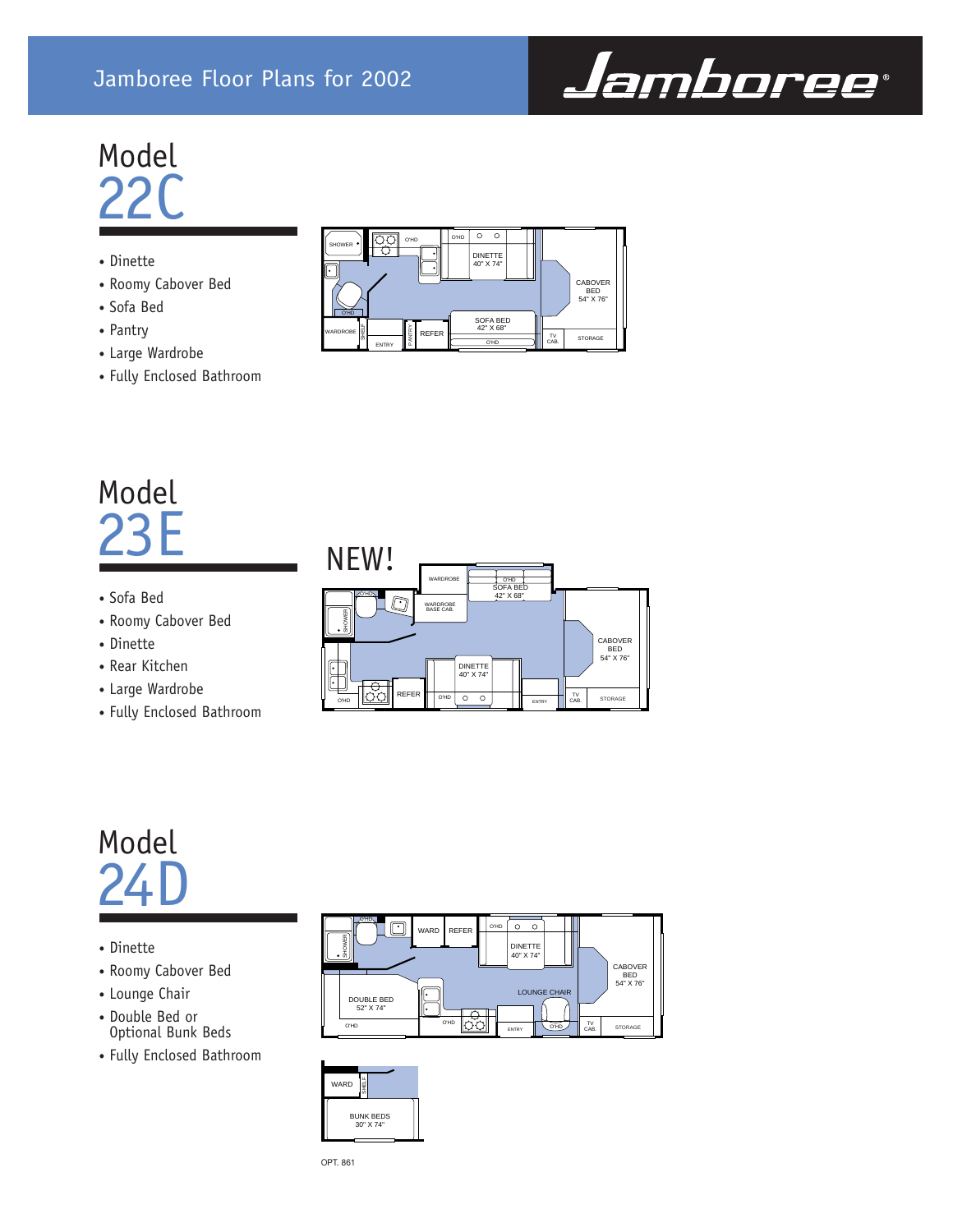

# Model 26Q

## • Dinette

- Roomy Cabover Bed
- Lounge Chair
- Queen Bed
- Plenty of Wardrobe Storage
- Fully Enclosed Bathroom

# Model 29V

- Sofa Bed and Dinette
- Roomy Cabover Bed
- Split Bathroom
- Choice of 3 Bedroom Configurations





OPT. 835

# Model GT 31W

- Dinette
- Sofa Bed
- Roomy Cabover Bed
- Split Bathroom
- Queen Bed or Optional Twin Beds



OPT. 835

WARD

OPT. 863

BUNK BED 30" X 74"

BUNK BED 30" X 74"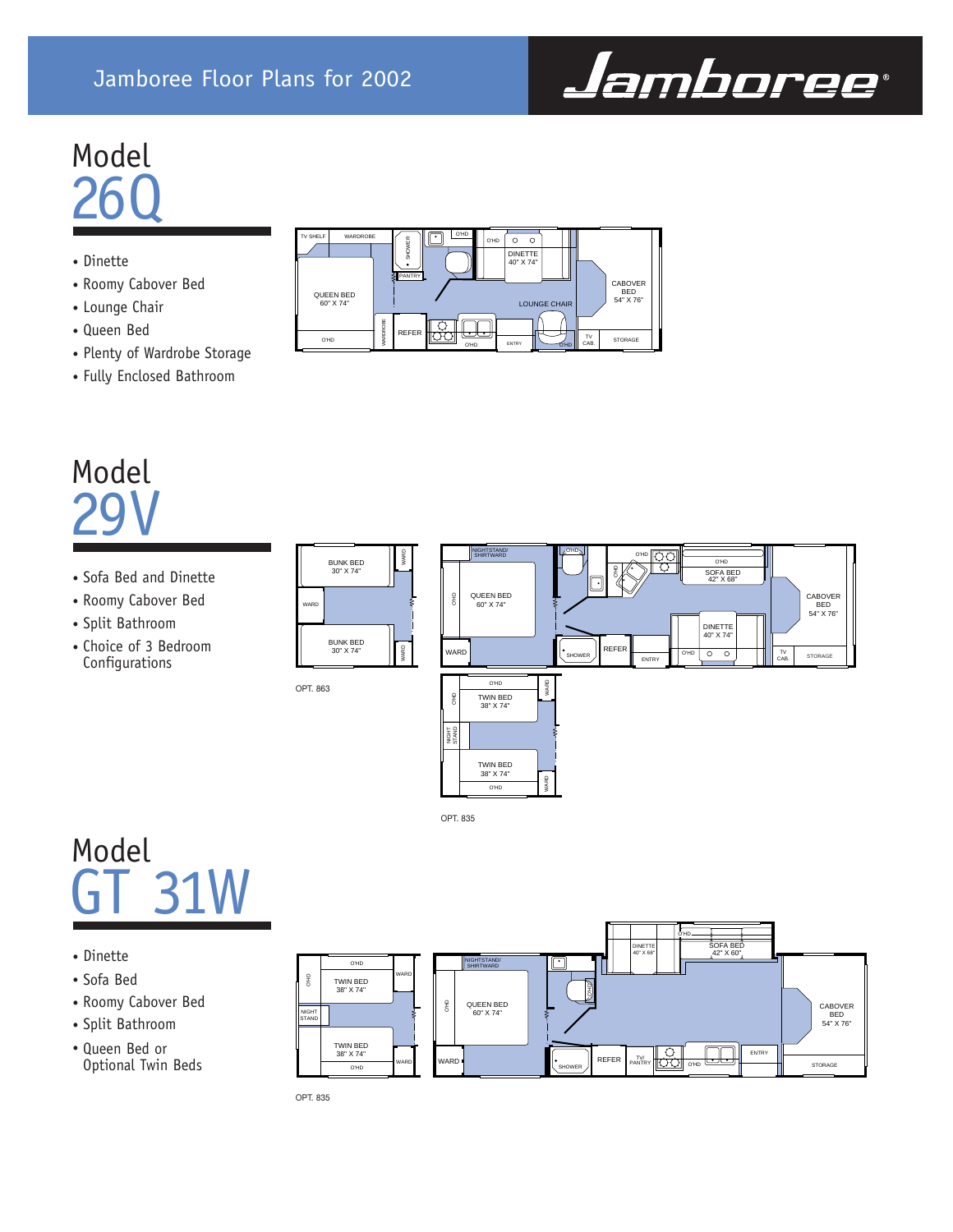# **FLEETWOOD, RV**

**For every road you travel, Fleetwood has the RV to fit your high standards and lifestyle. We build the recreational vehicles America wants, accounting for nearly one out of every three RVs on the road today. How do we do it? We call it the Fleetwood Equation.**

# + Service + Quality = Va *Size + Service + Quality = Value!*

### Size *The world's #1 RV manufacturer*

**For over a half-century Fleetwood has grown to become the largest manufacturer of recreational vehicles in the world.** And stands today as the only RV manufacturer in the *Fortune 500*. You won't find our nearest competitor in even the top 1,000. Fleetwood remains, year after year, the largest, most influential, innovative and recognized leader in the RV industry.

### **ACCO** Listening to our customers

**With over 1,100 service dealers in the US and Canada, Fleetwood has the largest network in the RV industry.** No other RV company comes close in equaling this vital customer support system. Fleetwood RV service dealers have instant, real-time electronic access to your service records as well as parts inventory and warranty repair authorization

inquiries. We also provide a 24-hour customer call center for service and product information so no matter where you travel in North America, professional support and fast answers are always nearby. Call toll free 24 hours a day: **1-800-322-8216**.



## **UALITY** Using only the best materials

**At Fleetwood, quality begins at the design stage so every coach is built right, right from the start.** Subsequent



built, then punished on a test track and subjected to accelerated life cycle tests where a few weeks can equal years of normal use.

At the same time, components and systems are test-cycled thousands of times assuring years of problem-free use.



Once approved for production, each unit is built by skilled technicians using quality materials and components, many of which are sourced



through, or manufactured by, our subsidiary companies such as Gold Shield Fiberglass and Continental Lumber Products.



Fleetwood engineers specify the very best products and appliances from companies such as Coleman®, Dometic®, Flexsteel®, Ford®, Freightliner®, Magic Chef®

Panasonic®, and Workhorse®. Companies that are experts in their respective fields and play a significant role as partners, not just suppliers.

All this assures that every Fleetwood RV has the fit, finish and details required by our high standards—as well as yours.

# Value *Priced right with style*

**At Fleetwood RV, we look at value as the sum of everything we offer.** 

- **Value** is our design, engineering expertise, and innovative manufacturing methods.
- **Value** is structures and components that are the best in the industry, that meet or exceed government and industry safety standards.
- **Value** is Ownercare—a one-year/three-year warranty with coverage from a company that will be around in the future to service your needs. Ownercare is one of the RV industry's most comprehensive programs and includes systems and applications,

construction, no deductible and no service charge. And it is fully transferable for the first 12 months. See your nearest Fleetwood dealer for a full explanation of benefits and restrictions.



**– Value** is customer satisfaction. When asked, more experienced RV owners would recommend Fleetwood to a friend than any other brand. Fleetwood RVs consistently hold their value better than most RVs at trade-in time.

#### **Value is peace of mind.**

**SSQV**—Size, Service, Quality, and Value. Together they equate to the very best RV you can buy, and the reason you should purchase a Fleetwood over any other brand.

**S.S.Q.V. Require these features when you purchase your next RV... Fleetwood does!**

*See you on the road!*